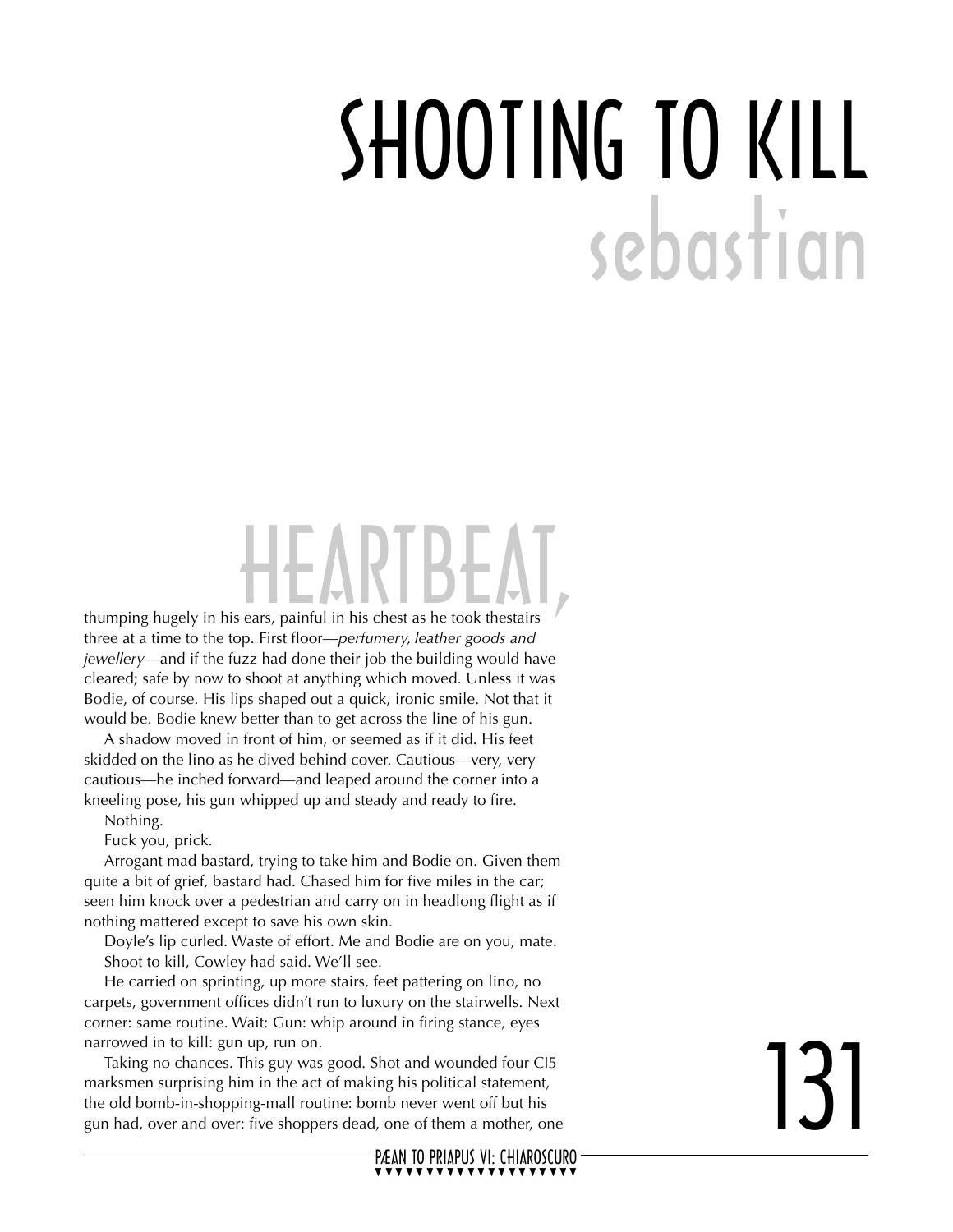**EXTIVITY**<br>an infant schoolchild in brandnew uniform, room for<br>growth which was not now going to be needed: horribly<br>effecting bounting affecting, haunting.

Doyle, who had been first to the bodies, winced as he ran and made a silent promise: gonna get you, scum. Four men down. Cowley was going to be mad. He and Bodie on overtime for weeks. Your number's up, mate. Beg for mercy: be my guest.The thought lifted him and he fairly flew up the last flight of stairs.

The last room. No sign of Bodie, checking out the other route. Doyle hesitated for no more than a second: drew up his gun in both hands, and drove a huge kick into the door. It flew open with a bang.

Instantly Doyle was diving to one side, dropping to one knee, gun high and steady—

Only to let it fall slackly, with a sigh. Bodie, a familiar sight in brown leather jacket, was rising to his feet, giving him a clap, surveying this performance with a glint of humour. "Took your time, didn't you?"

Adrenalin flooding through him, fear and effort and arousal. His heart was kicking violently as he rose to his feet, grumbling, "Broke a record getting up those stairs, mate. I suppose you took the lift?"

"Damn right," Bodie agreed. "Trouble with you, Doyle, you like to do things the hard way. Get a kick out of it, do you?"

"I get a kick out of a lot of things," Doyle said shortly. "Running up the bloody stairs is not one of them." Cream shirt fresh, black trousers with knife-edge creases, Bodie was looking pretty damn pleased with himself, as well he might. Their murderer was sitting right here in the room with them in a chair: possibly not of his own volition, since he seemed to be tied to it at ankle and wrist. A piece of sticky tape affixed across his mouth accounted for his relative silence, though what sounds did emerge were not indicative of serenity.

Doyle made a slow motion gesture of turning. "Don't need me, do you mate? I dunno why you don't work solo, it's a waste, innit?" He spoke sarcastically, shoving his Browning down the front of his white jeans.

Dark brows quirked, Bodie watched him with amusement. "Livin' dangerously, yeah?"

"You know me," Doyle remarked, "No thrill too small." He wandered over to the captive, saw into the angry, violent eyes, no remorse there, only fury at the loss of freedom. "Pleased with yourself?" Doyle asked of him rhetorically, anger building anew in him—etched in his mind was the woman, sprawled on the road, badged here and there with red; christ, how Bodie had had to swerve to avoid the body, his neck still ached with whiplash. Now he looked down into the killer's eyes

with great care and attention: "Caused a lot of trouble, you 'ave, 'aven't you?" and his voice was quite soft, quite tender.

"Oh, come on Doyle, be fair," Bodie objected, eyes heavenward, "Anyone can have an off day."

Doyle counted them off on his fingers: "Three more widows out there now, all wanting their pension—'s a drain on the nation, innit? Four mates of mine stretchered out with an extra hole or two more than they had this morning. The orphaned kiddie. Wonder if he's still shriekin' for 'is mum? —was when I left. Oh, and the mother whose eyes I 'ad to cover back there in case she saw the mess you made with her kid's brains: very pretty, if you like that sort of thing."

"All part of the plan, was it?" Bodie asked, moving in on him, suddenly hard, threatening, eyes as chill as morning frost.

"Did you get off on it?" Doyle said to the man in the chair, gentle, uninflected: and then he smiled, just a little movement of his facial muscles, could almost be a tic. Without turning his head he said softly, "And Bodie didn't kill you when he had the chance. Now, I call that real self-control."

Saintly, Bodie shook his head. "I waited for you, Doyle," he said, soft and sweet and low.

"He waited for me because—it's more fun together," Doyle said, still gentle as a lover, without lifting his eyes from the man's face, and there it was, what he had been waiting for: the first sign of fear. Only a quick sharp spark in his eyes, but it was there; and Doyle got a rush from it, the first, a warmth inside him beginning to spread—

Had your fun. Now you pay for it.

"Well, and here we all are," Doyle said, amiably, squatting on his haunches, "And what are we gonna do with you? Got any idea?"

Now their victim twigged it. It was real: he was going to die. There really wasn't going to be a way out. This horrible understanding flashed up starkly in his eyes again, and seeing it, Doyle smiled, quick, feral.

 Well. You think death's the worst thing there could be, do you?

He asked, serene, lucid: "You getting off on this too, sunshine? Or isn't it quite so good for you this way around?"

"Shoot to kill, didn't the Cow say?" Bodie murmured, softly, clearly, feet planted squarely apart.

"Yeah, but then Cowley always was too forgiving." Doyle's head was down, he withdrew the gun from his waistband, began to stroke the warm barrel off with his fingertips, obsessive; Doyle liked his weapons clean.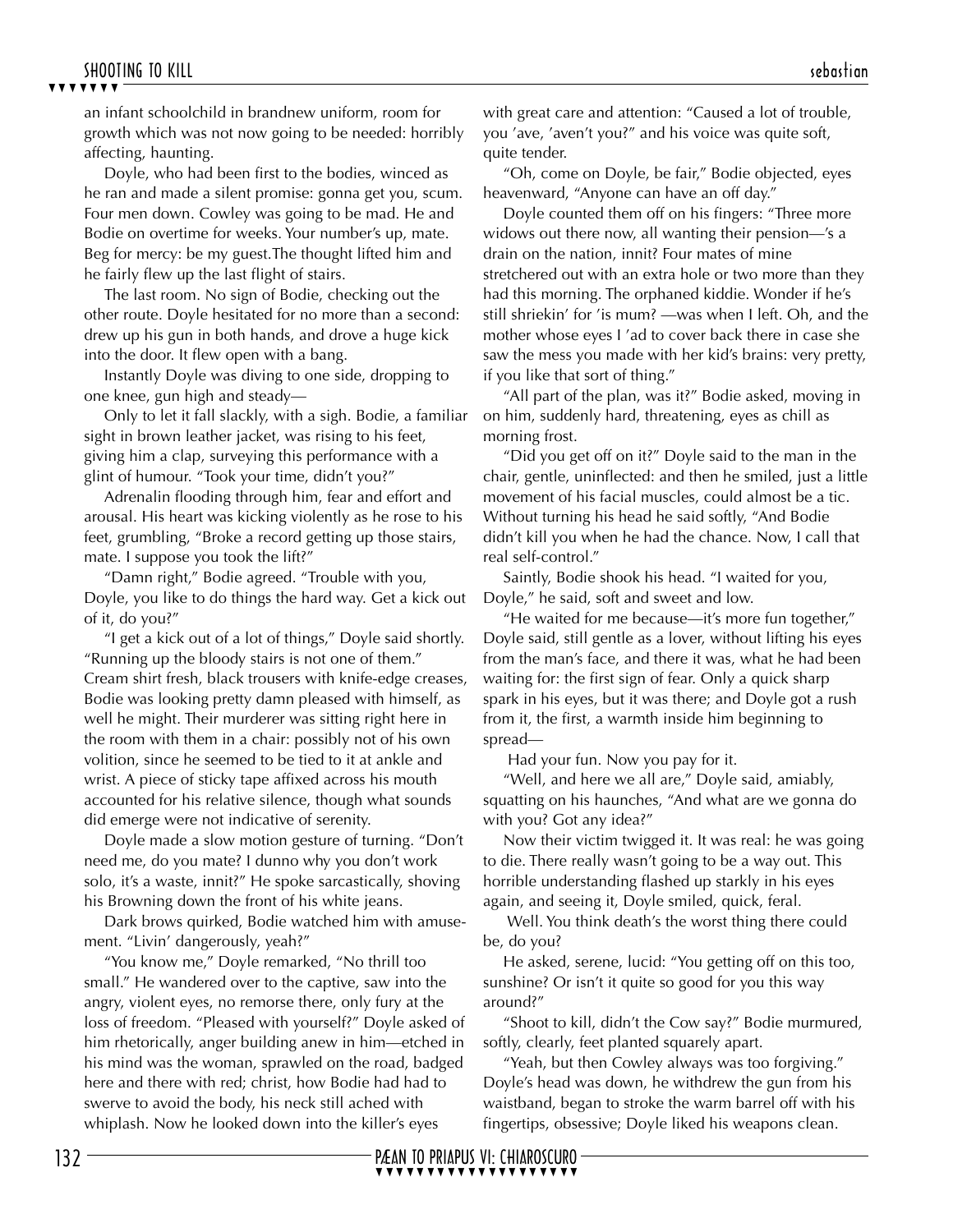Then he reached out to slip loose the ties on the man's ankles. Bodie watched him indulgently, ankles crossed, gun resting negligently on his folded arms.

Another tie came loose, worked on by Doyle's lean strong fingers. Doyle wasn't in any hurry. The man's eyes darted about this way and that. You could see the confusion, the doubt: what the hell are they up to?

And then he was free: "Gonna run?" Doyle asked him, almost smiling, head cocked to one side.

Well, you would have to try for it. You could see how the choice would look—any chance, you would reason, was better than no chance.

Just an illusion, mind you, that there was any chance at all.

In the blink of an eye he was up from the chair, making a last, desperate bid for his life. And just for a moment it looked as if he might make it: freedom was there, just on the other side of the door, just out of reach of his clawing hand—

Almost casually, Bodie unpropped his gun and raised it to shoot.

In that one split second he glanced at Doyle, read the inclination mirrored there, bright and clear and twisted as his own.

The barrel dropped down. He aimed the shot low.

som<br>
space<br>
space<br>
space<br>
space<br>
med<br>
indee<br>
The quite<br>
hroke So there they were, alone together with the creature they had made. Bodie crossed his arms, leaned back against the desk behind him. Doyle turned his head, smiled at him peacefully. He smiled back. There was no need to say anything. It was a curiously intimate moment, private for the two of them, special. Very special indeed: reserved for initiates of a very particular taste.

The writhings of the man on the floor had taken him quite half across the room, an involuntary lashing, like a broken snake on the road. Arms folded, watching with a desultory eye, Doyle withdrew the toe of his leather boot; blood was hard to remove from clothing, though it washed off naked skin easily enough. Together they waited; there was no hurry. And eventually the man's desperate movements ceased, the first driving agony dealt with by the brain so that thought could return and bid again for survival, and you could see, there in the bloodshot eyes, the black spiral of despair; anyone would feel it, alone in a room nursed by two men without limits. Their victim began to moan, a long loud animal noise. Doyle's eyes, lushly closed, flicked wide open.

Bodie kicked something aside and looked down dispassionately. "Put a sock in it sunshine, or you'll get another one." And when the noise did not abate, knelt

 $\overline{y}$  $\overline{y}$  $\overline{y}$  $\overline{y}$  $\overline{y}$  $\overline{y}$ down swiftly, savagely. "I said, turn down the volume, cunt, or we'll have to think of something else to do to you."

"Don't tempt us," Doyle said, breathing fast, looking down. And Bodie swooped in to whisper:

"Ever been gutshot, sunshine?"

"Now that always looks to me like it really hurts." "Takes a while to die."

"Bullet up the back passage—? Keeps it nice and tidy."

"Get an exit hole about—here—" He gently placed his hand on the spot, rubbed it with his palm "—if you get the angle of entry right, of course."

Doyle leaned in, curious, intense, eyes dwelling here and there: "Tell me something. Did it make you come when you watched 'em all die—?"

"Did you know what a charge it was gonna give you? Or did it take you by surprise?"

Doyle was struck by a sudden thought, snapping his fingers: "Hey Bodie, we should've brought the video. Good market for snuff movies these days, int there?"

They loomed in on him where he cringed on the floor, looking at him, interested, delighted, as if he were a new growth in a tube. Nightblue devil's eyes gleaming, narrowed as if looking through a visor, mirth and malevolence. And his accomplice, stone-eyed, alert, breathing fast with the kick of it all, on a roll. This excited them. It was their kind of fun.

With enormous effort, the last and greatest he would ever make, the man's sobs melted into a harrowing wheeze as he found the strength from somewhere to plead for his life and Bodie ripped the tape off his mouth to hear it: "I've got money—"

"Money, eh?" Bodie remarked, unmoved, chucking the wrinkled bit of tape behind him. "Nice… but I'm afraid our boss isn't too keen on undeclared income, int that right, Doyle?"

Doyle was shaking his head and tutting. "Do we look corruptible? Got anything else on offer?" he added, for the hell of it.

"Women… I could fix you up, easy—" One look at the two of them, brutish, solid, unmovable, made him change the angle, to plead instead: "I've got a kid at home—"

"Kid, eh? Don't reckon he's much cop as a dad though, do you, Doyle? Poor little bugger's probably better off without you, mate. Mum'll soon get in a replacement," Bodie comforted, and dug Doyle in the ribs. "Oi. What you snorting about?"

Doyle was chuckling, head shaking from side to side. "For a minute there I got the wrong end of the stick thought he was offering us a kid instead of the women—!"